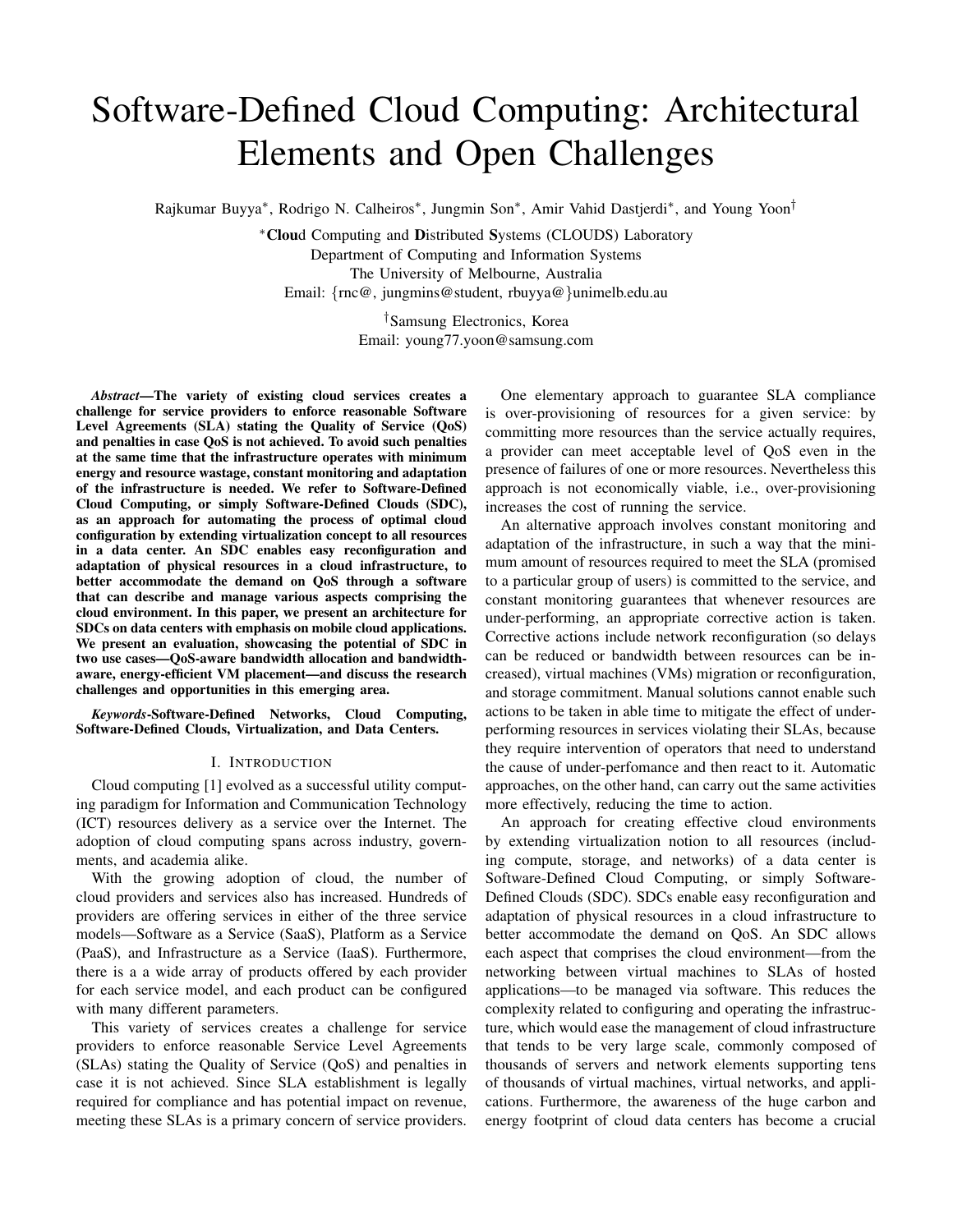cloud system design criteria. Thus, every aspect of SDCs needs to operate efficiently in terms of energy consumption.

In this paper, we propose an architecture for SDCs targeting Web, compute-intensive, data-intensive, and mobile cloud applications. The proposed architecture is built upon recent advances in many areas: server virtualization [2], softwaredefined networks (SDNs) [3], software-defined middlebox networking [4], and network virtualization [5]. This paper describes how these disparate concepts can be combined to deliver SDCs, discusses challenges arising from the emerging concept of SDC, and presents some early empirical insights into the new concept.

The rest of this paper is organized as follows. Section II discusses the concepts and technologies that are the foundation for SDCs. Section III presents related works. Section IV introduces the application scenario we explore in the paper, as well as requirements for SDCs. Section V introduces the proposed architecture and its components in detail. Section VI discusses the evaluation of the proposed architecture. Section VII discusses open challenges and opportunities in the emerging field of SDCs. Finally, Section VIII concludes the paper.

# II. BACKGROUND

Software-Defined Cloud Computing is enabled by a number of concepts and technologies that we briefly introduce in this section.

# *A. System Virtualization*

System virtualization [6] enables multiple operating systems to run in isolation on a single host. The technology was first introduced in the 60's with the objective of increasing the utilization of mainframes [7] and, after a hiatus during the emergence of the personal computing era, gained traction again in the 2000's when PCs became powerful enough to accommodate multiple operating systems [2], [8].

Isolation among OSs is enabled by a special software called *hypervisor*, which also coordinates the resource sharing among VMs. The hypervisor is installed on top of the bare hardware and it is loaded on server initialization. It then provides management capabilities that enable client operating systems (referred to as *guests*) to be started, paused, or destroyed on the server, as well as to experience variation in the amount of resources assigned to each machine (e.g., RAM).

Each guest runs one or more virtual NICs that are connected to a virtual switch [9]. Different approaches can be taken to connect the virtual switch to the physical network, varying from connecting it to the physical NIC of the server to connecting it directly to a physical switch [9].

System virtualization is a building block for other technologies of relevance for this work, such as cloud computing and Software-Defined Middleboxes Networking, which are explored later in this section.

# *B. Cloud Computing*

Cloud computing [10] is a paradigm that enables the acquisition of computational resources on demand in a pay-per-use model. Consumers of cloud computing resources can provision their own resources when they are needed, and can release them quickly once they are not required. Resources are kept in large pools, giving the consumers the notion of an infinite amount of available resources. Resource utilization is metered by the cloud service provider.

There are three service models typically associated with cloud computing. Software as a Service (SaaS), offers to consumers ready to use applications. Thus, consumers neither need to install the application on their own infrastructure nor need to acquire licenses for the software. The cost of licensing (if any) is included in the hourly (or monthly) cost of the software service. Platform as a Service (PaaS) is a model that offers platforms where applications can be easily deployed. Consumers of PaaS services do not need to handle any intricacy of the underlying platforms, and deployment of whole web application stacks is as simple as pushing code to the system hosted by the service provider. Finally, Infrastructure as a Service (IaaS) offers virtual machines and other low level features for consumers, which are also responsible for managing the operating system on the VM and the entire software stack installed on it.

In this paper, we focus on IaaS when we refer to cloud services, as it offers the biggest flexibility to consumers and also can be a building block for the other service models.

# *C. Mobile Cloud Computing*

Mobile cloud computing deals with the problem of enhancing the capacity of mobile devices by offloading resourceintensive applications to components external to the device itself [11]. Such external devices can be cloud servers [12], other mobile devices [13], or *cloudlets* (powerful servers that are spread around the mobile's coverage area to provide extra capacity or to offload workload to the cloud) [14]. The motivation for offloading CPU-intensive tasks is to enable mobile devices to perform activities that otherwise would not be possible because of the limitations in resources on the device (e.g., energy, CPU, network bandwidth) [11].

In this paper, we are particularly interested in the approach of offloading of tasks to a cloud data center. This reason is because other mobile devices in the same network are subject to a similar restriction in resources than the first device, and thus outsourcing the load to another device does not solve the problem of limited capacity—it just transfers the problem to someone else's device. Besides that, mobile device owners might have concerns about privacy and security of the data on their devices, which may discourage them to share their resources with unknown third parties. Finally, we chose the cloud approach over the cloudlet approach because it enables the vast amount of resources from existing data centers to be promptly leveraged for supporting mobile applications and enabling rapid elasticity of applications using a huge pool of resources.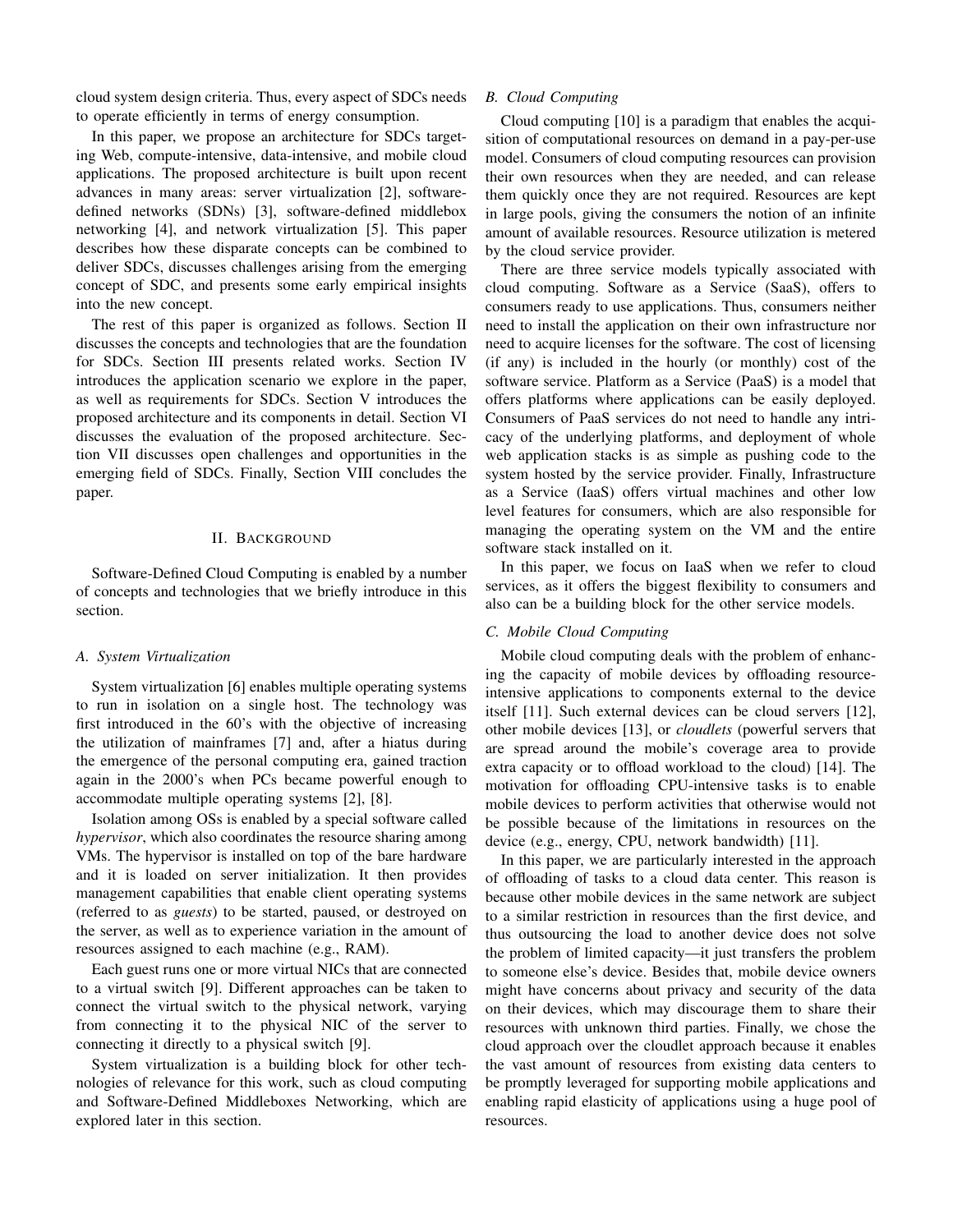#### *D. Software-Defined Networks*

Software-Defined Network (SDN) is a technology that proposes the isolation between the control and forward planes from networks. This enables higher level software to configure the control plane of network packets on demand, enabling the infrastructure to quickly adapt to new application requirements [3]. This is achieved with a new control layer between applications and the infrastructure that receives instructions from applications and emits configuration actions to the equipment in the infrastructure layer.

Such a new layer performs operations that previously were ingrained in the routing hardware. Prior to the development of this new layer, configuration of routing hardware was laborintensive and error-prone, as it would require manual access to each piece of hardware.

Network devices are still responsible for the forwarding plane, where data packets from application transit from source to destination hosts. This happens with consideration for routing and priorities configured by the control layer to meet the demand faced by the network.

## *E. Software-Defined Middleboxes Networking*

Middleboxes comprise of networking elements that perform specialized tasks, including security, load balancing, network address translation, and performance improvement. Each of these specialized operations is implemented in a hardware device and then is inserted in the network. Some of these operations can be CPU-intensive and may process a vast number of packets arriving at the devices. A recent trend in this area is the virtualization of such middleboxes, either via outsourcing such services to the cloud [15] or by the application of techniques similar to those from SDNs [15], [16].

Regarding the latter approach, it requires the middlebox functionality to be implemented in a virtual machine and then having this VM deployed and executed in the network. Given the CPU-intensive nature of middleboxes, virtualization of such services consume CPU resources that are also used by the virtual machines hosting the cloud applications. Therefore, it adds complexity to the general management of the virtualized system. Besides this issue, software-defined middleboxes networking shares some benefits of SDNs, including centralized management of components.

#### *F. Network Virtualization*

Network virtualization enables multiple virtual networks to be established over one or more physical networks [17]. It has been widely adopted for enabling features such as virtual local area networks (VLANs), virtual private networks (VPCs), and overlay networks [17]. Recent proposals focused on aspects of network virtualization that target multi-tenant data centers [5], and thus they are relevant to cloud data centers.

The focus of such recent works is on ensuring that virtual machines on the same physical network (or even on the same host) are securely isolated at the network level from machines that share the same physical networking resources.

#### III. RELATED WORK

Grandl et al. [18] proposed a system called Harmony that manages aspects of compute, storage, and networks for Software-Defined Clouds. Our architecture considers these element and also considers aspects of SDN and virtual middlebox networking to achieve the vision of SDCs. Baset et al. [19] discussed how the concepts that compose SDCs can be leveraged to achieve efficient fault recovering and enhanced understanding of what constitutes regular system operation a feature authors call "operational excellence". The proposed architecture focuses on high level features that enable operational excellence, and therefore it complements the features proposed by our architecture that enable the realization of the concept of SDCs.

Recent research on system virtualization focused on optimizing the technology for cloud data centers, in order to improve its security [20], or providing scalable management systems for the VMs in the data center [21]. Network virtualization has been extensively studied to augment the standard network technologies stack, which is hard to modify [17]. Chowdhury and Boutaba [17] present an extensive survey in the area. More recently, a survey by Jain and Paul [9] focused on the challenges of network virtualization and SDNs in the specific context of cloud computing. Koponen et al. [5] presented a system enabling network virtualization in multi-tenant data centers such as cloud data centers. The technology is based on the concept of *network hypervisor* and it provides one of the possible building blocks for our proposed architecture.

Software-Defined Networking [3] is a core emerging concept enabling SDCs. In this field, Koponen et al. [22] proposed a system, called Onix, that operates as a control platform in large-scale data centers. Monsanto et al. [23] proposed an approach enabling composition of SDNs. This can be seen as an important step towards component-based SDNs and SDN elements, which in turn will enable reuse of infrastructures and easier description of networks by users (which will be able to use "network templates" to describe their networking requirements).

Regardless the specific approach for realization of virtual networking in a cloud data center (network hypervisors or SDNs), the problem of mapping computing and network elements to physical resources, as well as mapping virtual links into physical paths, needs to be addressed. A survey on this problem—*Virtual Network Embedding (VNE)*—has been proposed by Fisher at al. [24].

Another emerging concept that combines features of SDNs and system virtualization is virtual middlebox virtualization [4]. Sherry et al. [15] proposes that middleboxes operations are outsourced to the cloud. The proposed system, called APLOMB, was able to delegate most of middleboxes tasks to the cloud, although there is a small proportion of operations that cannot be effectively migrated or require utilization of Content Delivery Networks to operate efficiently. Qazi et al. [16] proposed SIMPLE, an approach that applies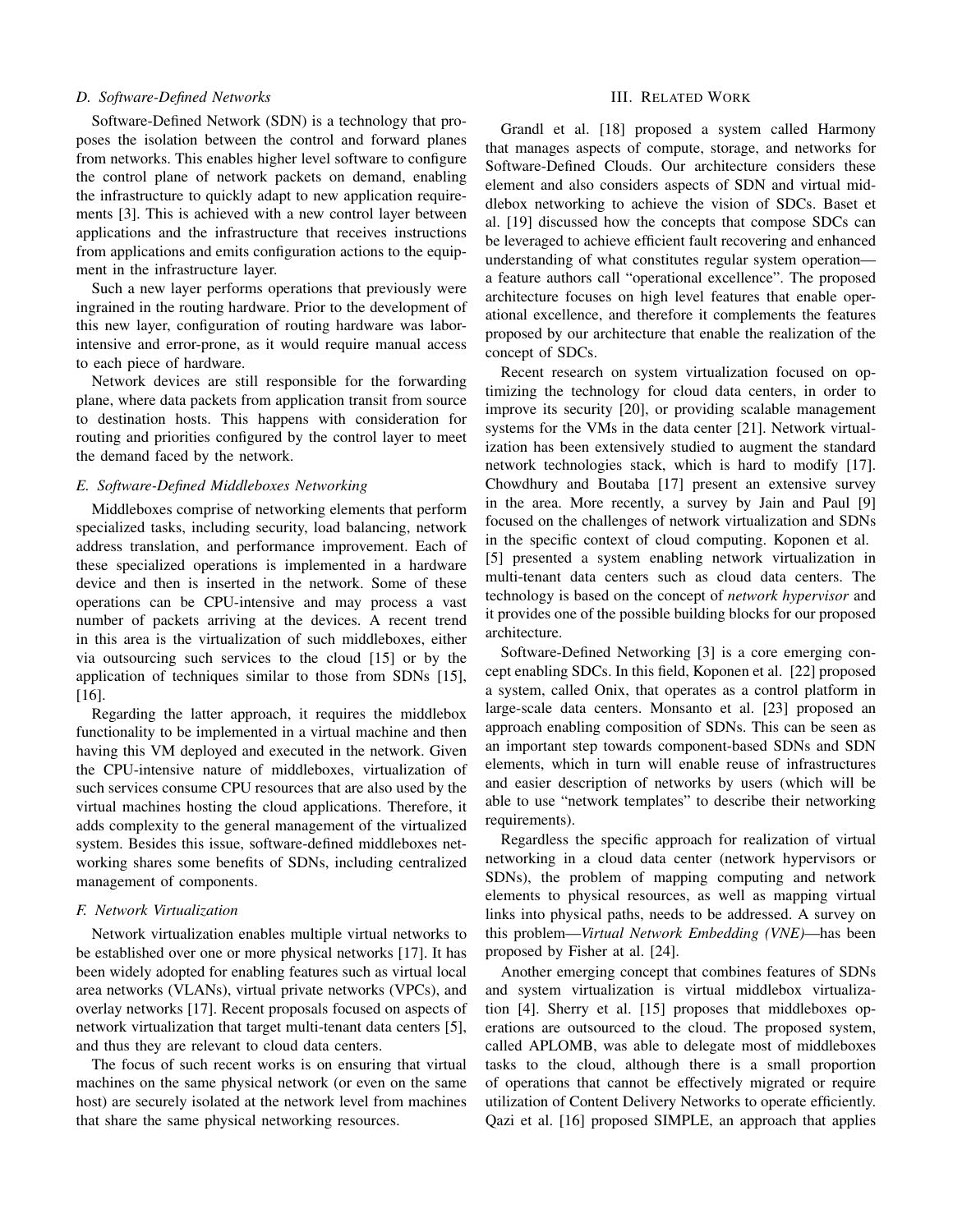SDN to facilitate the management of middleboxes. Gember et al. [25] proposed Stratos, which shares some of the objectives of SIMPLE but with extra features to better manage the dynamicity of cloud environments. Hwang et al. [26] proposed NetVM, an approach that combines middlebox virtualization and network virtualization to extend functionalities of SDNs.

Mobile cloud computing is an emerging research area. Honeybee [27] is a framework to enable mobile devices to offload tasks, utilize resources from devices, and perform human-aided computations. Huerta-Canepa [28] proposed an architecture to offload computation to nearby devices using P2P techniques. Flores and Srirama [29] proposed an approach for mobile cloud by exploring a middleware component between the devices and the cloud. Chun et al. [30] proposed an approach to offload parts of a computation to the cloud to reduce energy consumption on the device.

In relation to the problem of energy-efficient cloud computing, recent research investigated the utilization of migration and consolidation to this goal [31]–[33]. These approaches disregard applications running on VMs, and thus they do not consider the impact of the consolidation and the migration on the performance of particular applications inside the VMs. Chetsa et al. [34] developed a white box approach targeting HPC applications where applications' characteristics are inferred at runtime and measures for energy savings are applied based on the application characteristics.

In our previous research, we presented the initial exploration of many of the issues discussed in this paper, including mobile cloud computing [35], [36], energy-efficient cloud computing [33], [37]–[39], and dynamic provisioning and scheduling [40]–[42]. This previous research constitutes the building blocks for more advanced aspects not considered in previous work, including: (i) how to utilize heterogeneous VM types for more efficient provisioning and application scheduling (as the previous work is based on homogeneous VM types or address unrelated programming models such as workflows); (ii) support for emerging programming models such as stream programming; and (iii) how to leverage software-defined networks to enable software defined clouds.

# IV. SYSTEM REQUIREMENTS AND APPLICATION MODELS

Cloud data centers are composed of thousands of servers and hundreds of switches connecting the servers. Each server can host up to tens of virtual machines, which can belong to multiple customers. Depending on the applications running on the VMs, they can have different requirements in terms of CPU, network, and storage access. VMs belonging to a single user can be organized on one or more VLANs to better accommodate applications' demands.

As the number of customers increase, the management of all these aspects inevitably becomes complex. A software-defined cloud enables the configuration of the underlying infrastructure to be managed by a layer that coordinates the often conflicting configuration needs of different requests for cloud resources.

In particular, the identified requirements for a system enabling Software-Defined Cloud Computing are:

- Support for high level description of user requirements and SLAs in terms of performance and needs of the mobile application, computing platform, and the network;
- *Scalability* to support multiple simultaneous users with conflicting requirements and a large number of physical resources;
- Capacity to quickly and dynamically modify previous configurations of the infrastructure to accommodate new demands;
- Efficient utilization of cloud data center resources, achieving the required SLAs with the minimum possible resource utilization;
- Efficient utilization of electricity to operate the infrastructure, so that all the aforementioned requirements are met with the highest energy efficiency. The highest energy efficiency requires a heavy *consolidation* of both computing and network resources; and
- Efficient support for mobile cloud applications. This means that a balance needs to be achieved between energy expenditure in the device and in the data center, under certain resource constraints. The balancing task is challenging because many factors need to be considered, such as amount of data transfer, mobile's energy and resources utilization incurred by each possible decision.

#### *A. Application Models*

There are many types of applications that can benefit from the proposed infrastructure. In this section, we discuss some of them in more details.

*Independent applications:* The most trivial application of distributed architectures for computation are *embarrassingly parallel applications*. This class of applications are composed of tasks that execute independently from the others, and thus the tasks that compose the application can execute in any order and the failure of one task does not affect the others. A well-known application model that follows this pattern is *Bag of Tasks* (BoT) applications. Tasks in BoT are completely independent, and thus can execute even a different binary file. Execution time between tasks can vary significantly, especially when tasks execute different code. *Parameter sweep* is another application model that falls in this category. In this model, the application is constituted by the execution of the same binary subject to different input parameters on each task. Thus, it tends to be more homogeneous than BoT. Aneka's Thread and Task programming models [43] follow a similar execution paradigm, however they differ from conventional parameter sweep by providing also a programming environment where software developers only need to describe the application logic, while all the aspects of the application that handle distribution and execution of tasks in the platform are abstracted away from developers.

*MapReduce:* As large scale data centers with thousands of hosts became popular, new programming models that can take advantage of them arose. MapReduce [44] is one such paradigms. A MapReduce job is composed of two types of tasks: Mappers and Reducers. Mappers receive data as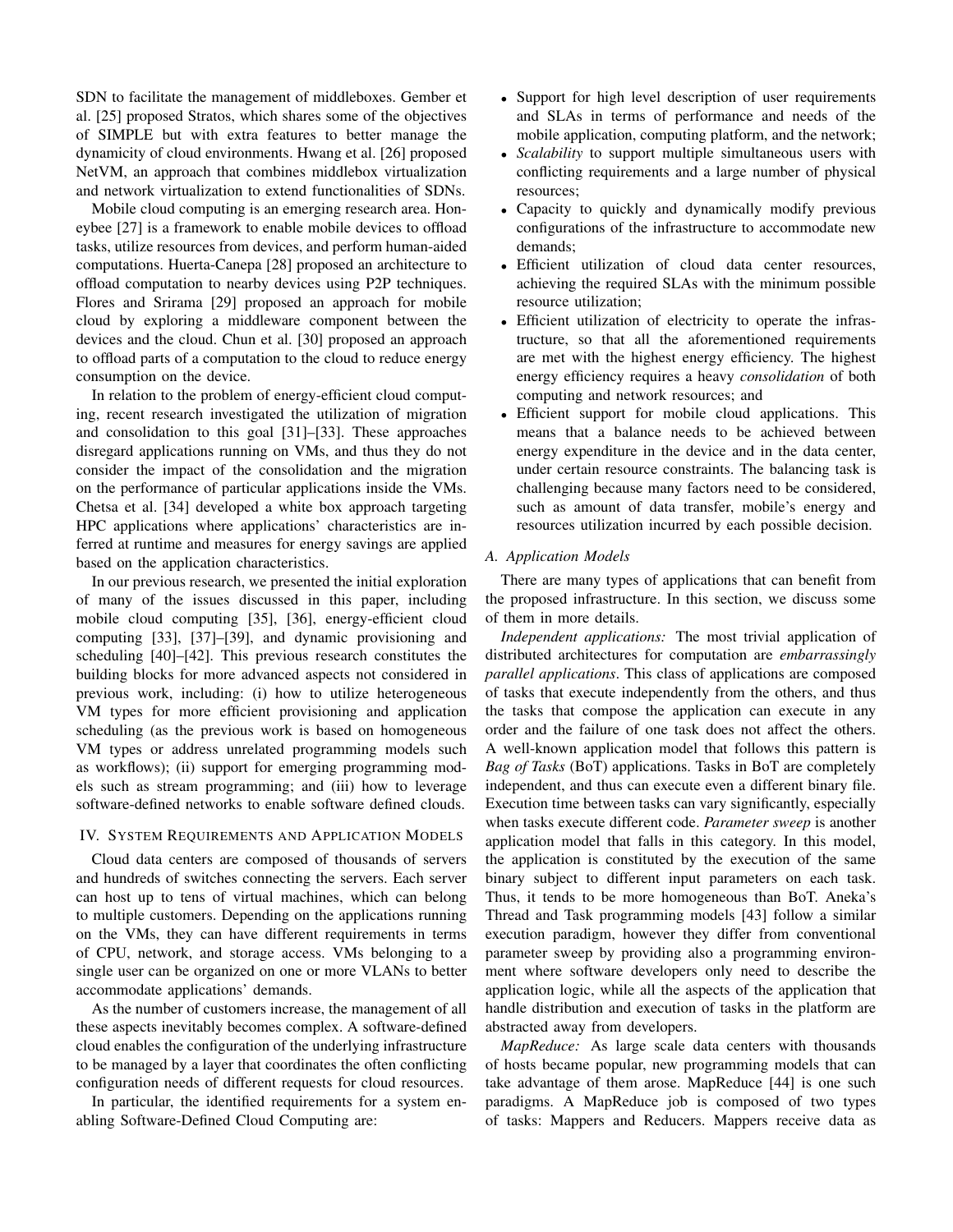input and generate intermediate (key, value) pairs that are consumed by Reducers, which generate the output as a result. MapReduce is becoming the programming model of choice for Big Data analytics, and thus one can expect that the popularity of this programming model will increase as the popularity of Big Data analytics increases.

*Stream and IoT applications:* Another class of applications that are rapidly growing is streaming-related applications. The challenge here is being able to process a large, continuing stream of data. Sources of streams can be social networks (for example, Twits), or data from sensors, such as surveillance cameras. Given that the volume of data generated by these sources can be huge, it cannot be kept in the working storage area that is available for query processing. Therefore, decision is needed, as the streams arrive, on whether it should be processed or stored [45]. Also, because of the context in which streams are applied, along with the need for fast answers, approximate answer to queries related to streaming tend to be acceptable [45]. Streaming processing is strongly related to the emerging IoT paradigm [46], where there is a constant flow of information between sensors, web sites, and other sources and consumers of information.

*Web applications:* One of the most prominent application classes in cloud computing is multi-tier web applications. These applications are usually composed of a presentation tier, which in clouds is handled by web servers and is responsible for returning http content to users; an application tier, which implements the business logic of the application and is processed by application servers or containers; and a database tier that stores persistent data used by the application. Well-engineered web applications allow each layer to scale independently to accommodate user demand. Unlike previous models that are usually batch processing activities, user requests for web applications tend to be short-lived, should be answered in a fraction of second, and tend to present bursty behavior.

*Mobile applications:* The growing interest for smartphones also motivated the development of new applications for these devices. Mobile applications should be able to outsource large computations to the cloud, reducing the energy consumption of the device. Mobile applications also can make use of multiple cloud services to built "rich applications". However, a challenging aspect of mobile applications is the fact that mobile devices may not be all the times in an area under coverage of networks; in this case, the application must be able to undertake on the device itself some of the activities that otherwise would be carried out on the cloud.

# V. SYSTEM ARCHITECTURE

To enable a cost-efficient realization of user-defined virtual infrastructures in the cloud, we propose an architecture for Software-Defined Cloud Computing environments that is composed of four distinct layers, as depicted in Figure 1.

The first layer, *user layer*, runs on user devices, such as mobile devices and browsers from workstations. It provides an interface between the end user and the resources on the cloud, forwarding requests to the latter to complete certain tasks that can be better completed in the cloud rather than in the device itself. The second layer, the *application layer*, is the level that decides whether requests can be executed or not and also schedules them. The next layer is the *control layer*, where the logic that controls the SDC cloud is implemented. The bottommost layer, the *infrastructure layer*, is the portion where the management actions from the layer above are applied, generating two distinct views: the the physical plane, which contains the physical resources that compose the data center, and the virtual plane, where the virtual infrastructure defined by users are realized.

In the rest of this section, we discuss each component of the proposed architecture.

*a) Mobile Scheduler (MS):* The Mobile Scheduler operates on mobile devices from users. It decides which activities from the request will be performed in the device and which activities will be delegated to the cloud. Such a decision is based on two key factors: capacity of the end-user device and energy-efficiency. The scheduler also submits to the cloud the tasks it decided to outsource.

*b) Admission Control:* On the top layer, user requests are received by the cloud infrastructure by the *Admission Control* component. This component decides whether the request can be accepted or not based on a number of factors such as user's identity (whether the user is authorized to use application), users' credit, load of the system, etc.

*c) Planner:* The Planner is the component responsible for deploying the SDC on behalf of the customer. It receives the requirements and decides the placement of the elements in the infrastructure. It includes the following activities:

- Deciding the host where each user virtual machine will be deployed;
- Deciding in which host each virtual middlebox will be deployed;
- Deciding the virtual routes connecting the VMs and virtual middleboxes.

*d) Performance Modeler:* This module applies previous knowledge about the infrastructure and the current resource usage from running VMs to present an estimate of what is going to affect the performance of hosts and the network upon a particular VM placement decision made by the Planner.

*e) Energy Modeler:* This module implements an energy model that provides to the Planner information about the current energy usage of the infrastructure and about the impact that particular placement decisions will have on the energyefficiency of the infrastructure.

*f) Network Manager:* The Network Manager executes the different networking operations necessary to realize the virtual networks calculated by the Planner. The activities performed by this component include bandwidth reservation, subnetwork configuration, definition of routes in the network elements, and so on. It also monitors the status of the network to ensure that the required behavior is being achieved and maintained.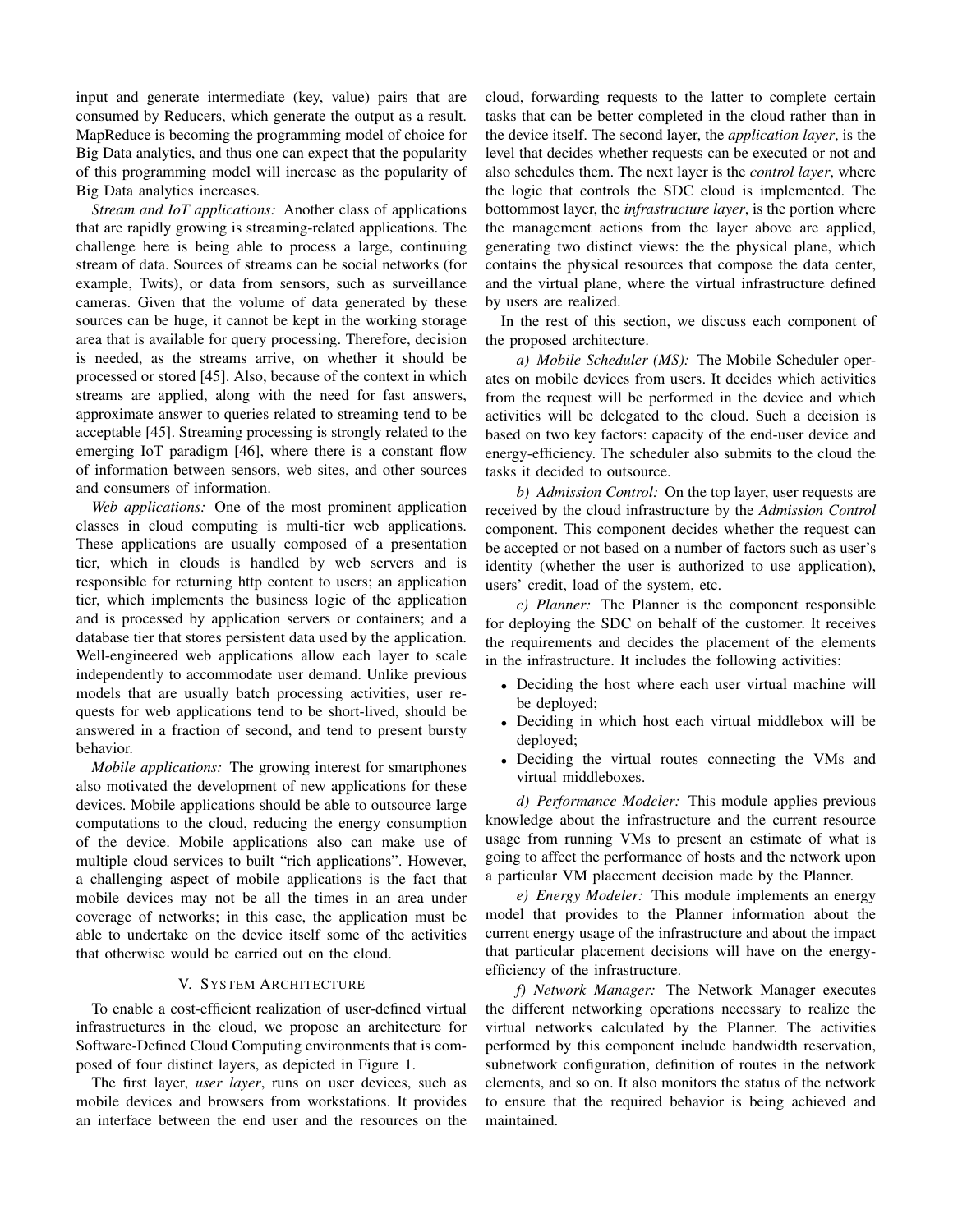

Fig. 1. An architecture for Software-Defined Cloud Computing environments.

The allocation of physical paths and bandwidth to virtual routes is known as *Virtual Network Embedding* (VNE) [24]. It consists in mapping a series of graphs (representing the virtual topologies) into a larger graph representing the physical topology. This problem is complex because it requires many aspects to be considered, in particular:

- When composing the physical path, the aggregated latency added by each hop cannot exceed the maximum latency required by the virtual link. Thus, each virtual network will have a maximum number of switches that can compose the virtual link;
- The maximum bandwidth of a virtual link is limited to the smallest bandwidth available among the physical links that compose the virtual network;
- As new requests for embeds arrive in the system, previous embeds might need to be reconfigured to make room for the new requests;
- As the VNE is an NP-Hard problem [24], optimal solutions for large instances of the problem (as found in cloud data centers) are infeasible. Therefore, heuristic solutions, able to find a suitable solution in reasonable amount of time, is required for the problem;
- Current solutions for the VNE problem ignore the prob-

lem of energy-efficient embedding. Thus, energy-efficient algorithms for the VNE problem need to be developed.

To achieve the above, the Network Manager implements two subcomponents. The *Network Monitor* checks the status of all the network elements and links and reports the results to the Planner, so the Planner can consider this information when making decisions (e.g, avoiding routing traffic through a specific switch if it seems to be malfunctioning). The second component, the *VNE Deployer*, is responsible for the realization of the VNE. To achieve this, it interacts with thirdparty SDN control software to expose the infrastructure request or interacts directly with the infrastructure layer using standard control plane interfaces such as OpenFlow [47].

Besides the networking aspects of SDC, the overall composition of the SDC also needs to look at the computing part of the problem, i.e, the mapping of VMs and virtual middleboxes to hosts. This is the task of the Computing Manager component of the architecture, which is discussed next.

*g) Computing Manager:* The Computing Manager is the counter part of the Network Manager that is responsible for the realization of VM management operations on the physical infrastructure. Tasks from this module include creation, de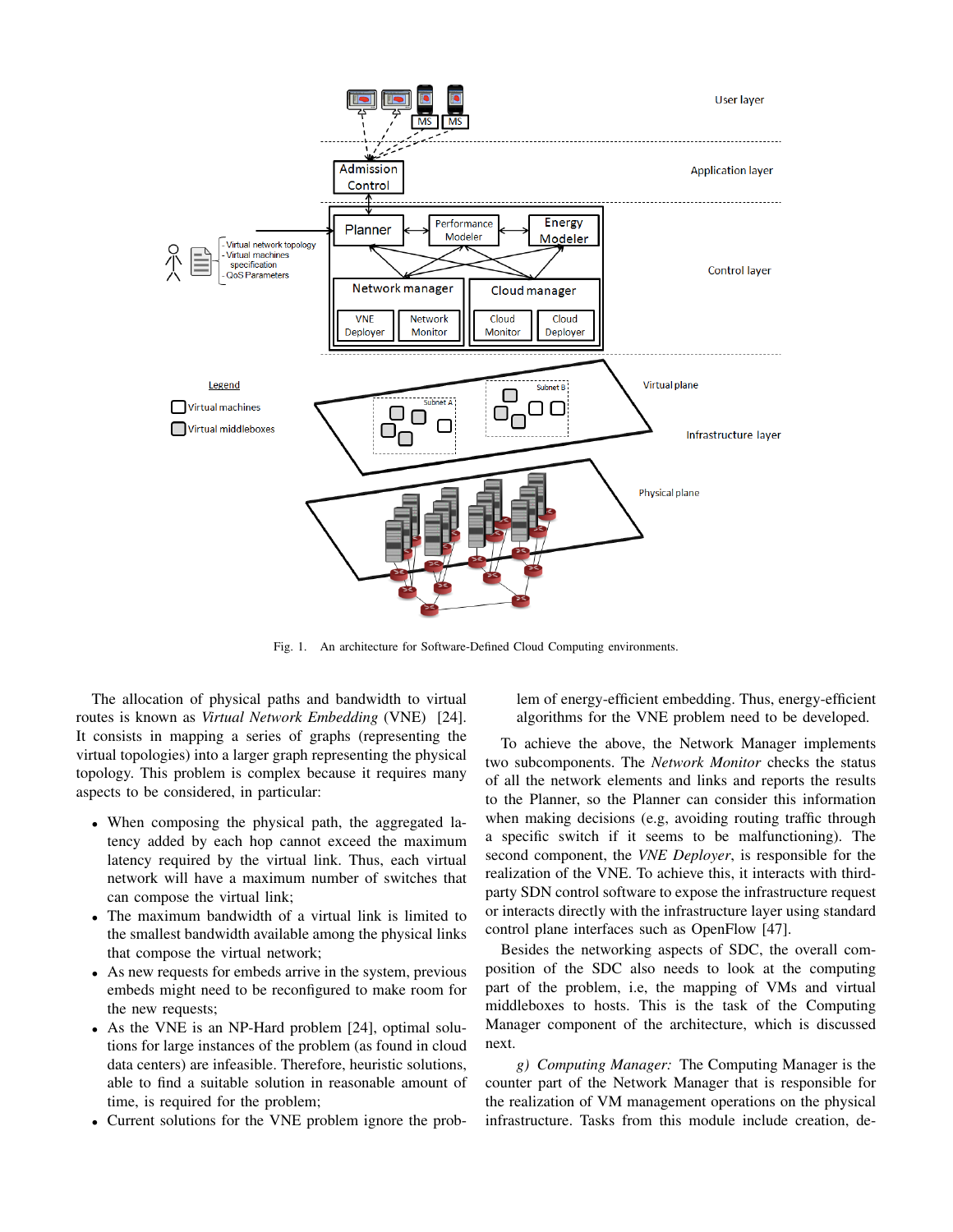struction, and migration of virtual machines, as well as their reconfiguration if required. This module also monitors the status of the computing infrastructure (physical and virtual) to ensure the required behavior is achieved and that there are no problems with the physical infrastructure.

Formally, the problem of mapping VMs to physical hosts can be modeled as a bin packing problem, where the resources required by all the virtual resources (machine or middlebox) assigned to a host cannot exceed its capacity. As in the bin packing problem, the challenge is how to build the mapping that minimizes the number of hosts (bins) in order to reduce the energy consumption. However, other challenges not faced in traditional bin packing problems arise:

- The application performance within virtual machines should be taken into account whenever it is known. This is because the performance of the hosted system can be degraded if there are interferences from other VMs on the same host. In particular, VMs that are known to demand the same type of resources should be mapped to different hosts to avoid contention for resources such as I/O and cache;
- Virtual middleboxes tend to be CPU-intensive, and they are not necessarily defined as a fixed amount of resources to be allocated, as in the case of VMs allocated on users behalf;
- The bin packing problem is an NP-Hard problem. In the context of Software-Defined Cloud Computing, it needs to be solved together with the VNE problem, which is also an NP-Hard problem. Thus, automatic deployment of SDCs is a very complex problem that needs to be solved in a reasonable amount of time for large instances (as data centers commonly contain thousands of physical resources) and potentially for many requests.

The Computing Manager is also composed of two subcomponents. The *Cloud Monitor* checks and processes the status and performance of all the computing elements and virtual machines and reports relevant information back to the Planner. The second component, the *Cloud Deployer*, manages the virtual machines and virtual middleboxes by creating, destroying, and migrating them as required. This requires interaction with the particular cloud management software used in the data center, or alternatively via direct interaction with hypervisors.

#### VI. EVALUATION

The initial evaluation of the proposed framework is conducted via simulation. We utilize the CloudSim toolkit [48]. CloudSim is a simulator of cloud computing environments that allows the description of data centers, as well as users workloads, to enable evaluation of new scheduling and provisioning policies in terms of energy efficiency, performance of hosted applications, and cost. The simulator has been extended to support modeling and simulation of SDCs.

We start the section by detailing the extensions we developed for modeling of SDCs, and then we present two use cases for SDCs. The first use case addresses the issue of differentiated services via QoS-aware allocation of bandwidth for requests and the second use case addresses bandwidthaware VM placement.

#### *A. CloudSim Extensions for SDCs*

The class diagram of the main classes of the SDC-related extensions of CloudSim is shown in Figure 2. Firstly, new classes for modeling of the network infrastructure were designed<sup>1</sup> to represent the different types of switches present in data centers [50]. The infrastructure layer also contains an SDNHost object, which is able to send and receive packets and forward them to the VMs and middleboxes running on the host. Both SDNHost and Switch implement a Node interface that contains methods that allow routing to be specified.

The NetworkOperatingSystem class coordinates resource sharing at the network level. It creates virtual channels that represent a QoS guarantee for an application in terms of allocated bandwidth for a specific application and the maximum latency between VMs running the application. It also configures the routing tables of all the classes that implement the Node interface. The PhysicalTopology is associated to the NetworkOperatingSystem and contains a description of the infrastructure (its switches, hosts, and network links). The NetworkOperatingSystem is associated to an SDNDatacenter that extends CloudSim's Datacenter.

Middleboxes are modeled as a composition of one VM and extra attributes. The operation is modeled as a short-duration CPU intensive computation that, on completion, modifies the underlying request (by changing packet's sender and/or destination and/or size). This is an abstract class that needs to be extended to implement policies that represent the operation of specific middleboxes functions (e.g., load balancing, NAT, etc).

A user request (in the class Request) is modeled as a sequence of activities (modeled via an interface Activity) that can be either computation (class Processing) or communication (class Transmission) that model respectively the execution of a user request on the host and the flow of communication between different servers (e.g., a request to a database server originated from the web server's execution of a http request received from the user).

Both the physical infrastructure (hosts, switches, and the links between them) and the virtual topologies (VMs, virtual middleboxes, and the required connectivity between them) are supplied to the simulator via JSON files.

Finally, all the network elements in the new SDN extension support dynamic routing, whereas routing was staticallydefined when elements were created in previous versions. This ensures that network simulations in CloudSim conform to the expectations of software-defined networks.

<sup>&</sup>lt;sup>1</sup>Although some of these classes have the same name as in some classes of NetworkCloudSim [49], they are different classes that lie in different Java packages—org.cloudbus.cloudsim.network.datacenter and org.cloudbus.cloudsim.sdn.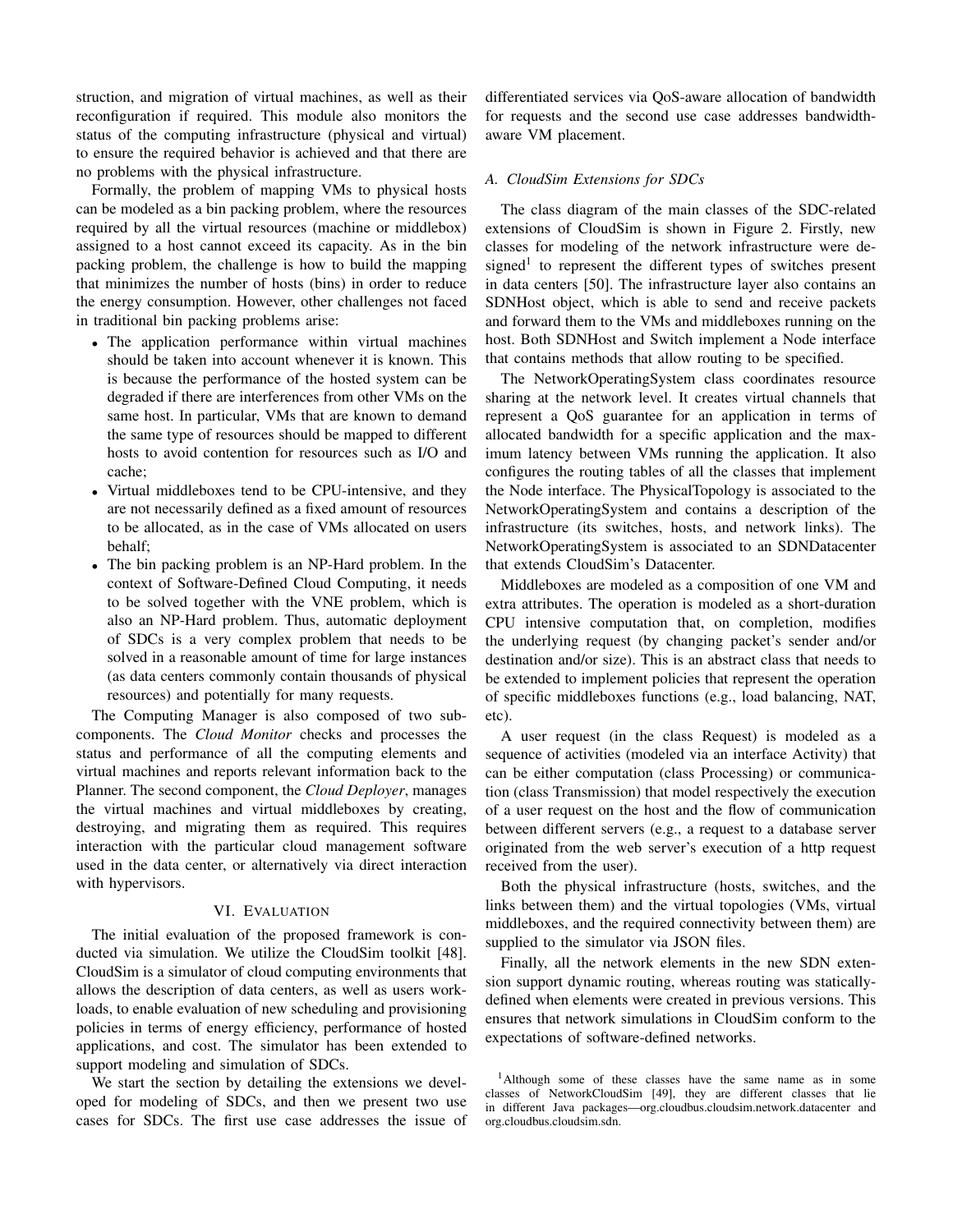

Fig. 2. Class diagram of the proposed CloudSim extension for simulation of Software-Defined Clouds.

## *B. Use Case 1: QoS-Aware Bandwidth Allocation*

The main purpose of this experiment is to show how SDCs (specifically controllers in SDN) can be used to serve users with different QoS requirements (response time). For this use case, we consider an environment with the physical topology depicted in Figure 3. It comprises a data center with 3 hosts via a fat-tree topology with 2 edge switches and 1 core switch. Each edge switch connects two physical hosts as its leaves. A virtual environment is deployed to host a 3-tier web application (front end web server, application server, database server), which was modeled following the model proposed by Ersoz et al. [51]. As each VM is configured to utilize the full resources of a physical machine, each physical machine hosts only one VM. In this way, we can ignore impacts of VM placement policies on final results. At the same time, this configuration provides flexibility of simulating various network traffic conditions, as some network routes use only edge switches, while others may use core and edge switches.

In the simulation environment, via a controller, we can create separate virtual channels for different data flows. The idea is to allow priority traffic to consume more bandwidth than normal traffic. For evaluation purposes, virtual channels between VMs are dynamically segmented to two different channels, priority channel and standard channel. By default (when SDC is not used) a standard channel is used to transfer data between VMs where the bandwidth is evenly shared among all packets in the same channel. In contrast, a specific amount of bandwidth is exclusively and dynamically allocated for the priority channel, and thus such a bandwidth becomes unavailable for other channels.

Figure 4 shows the virtual channels between VMs. Channel 1 and Channel 2 are configured as standard channels, whereas Channel 3 and Channel 4 are set up first as standard and then as priority channel.

Network traffic is generated synthetically based on a typical web application model [51]. Table I shows the characteristics of the data used for the evaluation. Each request has a submission time and a list of processing and transmission



Fig. 3. Physical topology of the simulated data center utilized in the experiments.



Fig. 4. Virtual channels between VMs.

descriptions. Requests are modeled as a sequence of activities from the web server to application server and then to the database server and all the way back to the web server. For each request, we measure response time to verify whether we can improve the QoS for the priority requests.

We consider three different network congestion levels: low, medium and high. For each case, requests for the normal traffic were sent at different rates to the standard channel: 100, 250 and 500 requests per second for low, medium, and high congestion respectively. At the same time, priority requests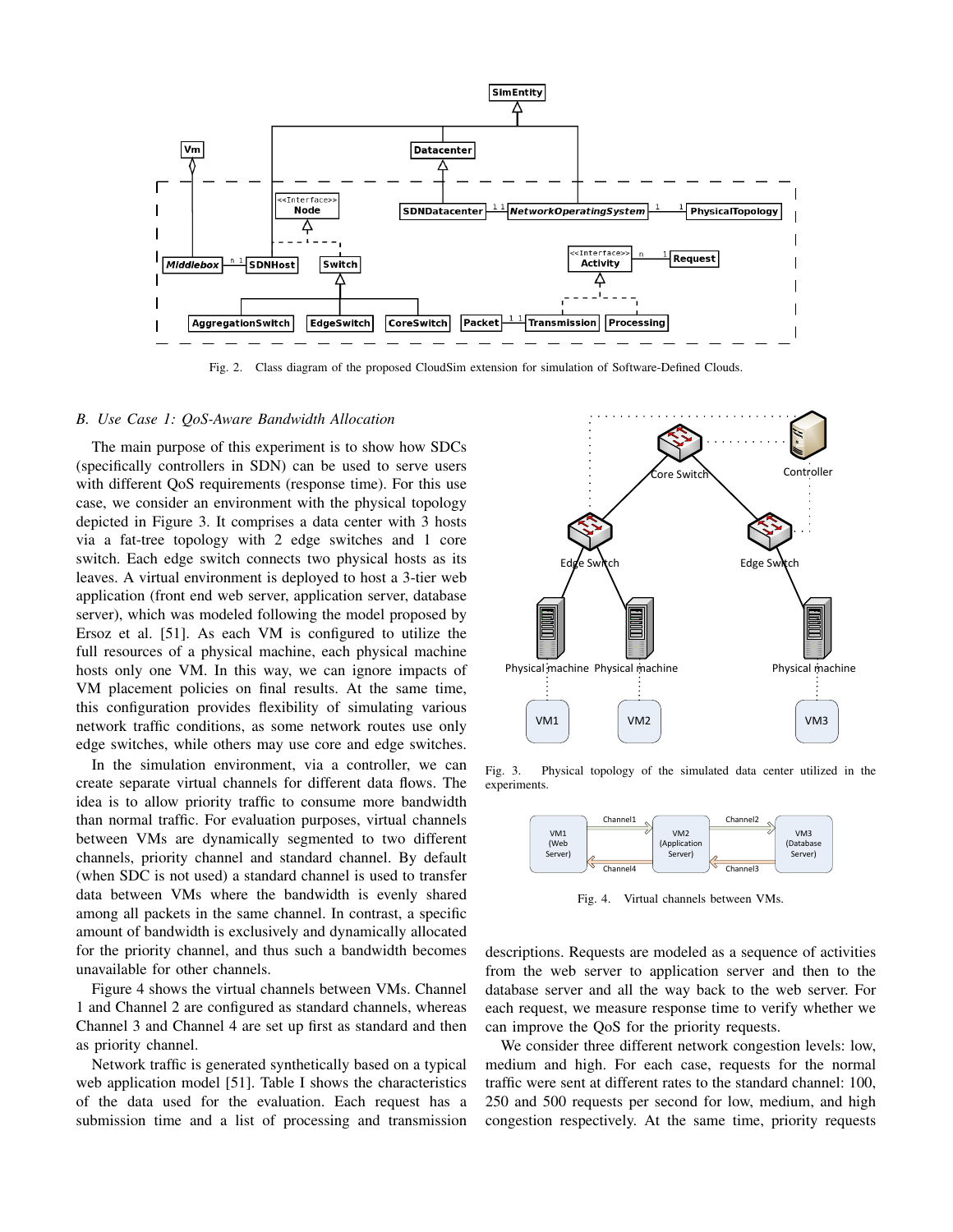TABLE I CHARACTERISTICS OF REQUESTS USED FOR EVALUATION. REQUESTS ARE BASED ON THE MODEL PROPOSED BY ERSOZ ET AL. [51].

|                                 | Distribution     | Parameters                            |  |
|---------------------------------|------------------|---------------------------------------|--|
| Request inter-<br>arrival times | Log-normal Dist. | $\mu$ =1.5627, $\sigma$ =1.5458       |  |
| Packet sizes                    | Log-normal Dist. | $\mu$ =5.6129, $\sigma$ =0.1343 (Ch1) |  |
|                                 |                  | $\mu$ =4.6455, $\sigma$ =0.8013 (Ch2) |  |
|                                 |                  | $\mu$ =3.6839, $\sigma$ =0.8261 (Ch3) |  |
|                                 |                  | $\mu$ =7.0104, $\sigma$ =0.8481 (Ch4) |  |
| Workload<br>sizes               | Pareto Dist.     | location=12.3486, shape=0.9713        |  |

were sent at a fixed rate, 100 requests per second.

Figure 5 shows average response times for normal and priority requests under different network conditions. For all the cases, initially one channel is shared between all the requests and then SDC is used to dynamically allocate a priority channel for priority requests. In the case of low congestion, response times of both normal traffic and priority requests are close when priority requests used the standard channel and priority channel. However, when requests are sent at higher rates, the traffic using a priority channel had a significant improvement on the response time. For example, in the medium congestion case with 250 requests sent per second as normal traffic, the average response time for priority requests decreased from 6.176 sec to 1.990 seconds when priority channel is available for priority traffic. Similarly, when the normal requests are sent at the rate of 500 requests per second on the standard channel, the priority channel enabled priority requests to be served within 2.589 seconds, while for the priority traffic that uses a standard channel response time increased to 15.389 seconds.

With this use case, we show how cloud providers can use SDC to offer services with various QoS levels. As demonstrated, there is a certain amount of bandwidth reserved for the priority channel that allows priority requests to be served in much shorter time. Although response times for the normal traffic became slightly longer, almost constant response time can be obtained for requests using priority channel. Using this feature of QoS, providers can assure higher QoS for customers that pay a higher cost for receiving better levels of service (e.g. a paid version of mobile application) or have more critical requirements.

#### *C. Use Case 2: Network-Aware VM Placement*

Our second set of experiments aim at showing how SDCs can help in reducing energy consumption of cloud infrastructures by enabling consolidation of VMs during placement, enabling network elements connecting unused hosts to be shut down. In this case, we consider both general-purpose VMs and virtual middleboxes. We simulated a data center with 40 hosts. Each host has 16 cores, each core with capacity of 4000 MIPS, connected to a Gigabit switch.

We generated 100 VM creation requests where the types of VMs are randomly selected among the configurations



Fig. 5. Average response time of normal and priority requests for different network traffics

described on Table II. Each request also has a different start time and a life time following exponential distribution and Pareto distributions respectively [52], thus the VM is destroyed after the set life time expires. As VM placement is a bin packing problem, we compared two widely utilized heuristics for this purpose, namely Best Fit and Worst Fit. Because the packing problem described in this use case has two dimensions (bandwidth and CPU power), normalized requirements in terms of CPU (product between number of cores and required power per core) and bandwidth (in terms of the host capacity) are used. The Best Fit algorithm selects the most utilized host with enough resource to serve the VM request, so VMs can be consolidated in the smaller number of hosts. On the other hand, the Worst Fit algorithm selects the least loaded host to maximize computation power. For both cases, idleness is calculated based on the available area of the 2-dimensional space that represents available resources.

Table III shows the results for this experiment. Energy consumption is calculated based on the linear power model presented by Pelley et al. [53]. As the result shows, the data center can save up to 26% of its energy consumption by using SDC techniques along with the Best Fit algorithm for placing a VM. Moreover, at any given time a maximum of 25 hosts are in use, which means 15 hosts are idle throughout the whole experiment. Those 15 hosts can be turned off to save more energy. SDNs also enable network devices to be turned off by the controller [54]. Thus, when network elements only connect those 15 off-lined hosts, they could be turned off to save energy, which results in further savings in energy consumption.

## VII. CHALLENGES AND OPPORTUNITIES

Achieving the vision of Software-Defined Cloud Computing requires extensive research and development in key topics, discussed in the rest of this section. As the area of SDC matures and the topics below start being addressed, more research questions are likely to be identified.

## *A. Mobile Cloud Computing*

There are important open questions in the area of Mobile Cloud computing that need to be addressed. The first one concerns the decision of where mobile applications should be executed. First, the whole computation could be outsourced to the cloud to reduce the energy consumption of mobile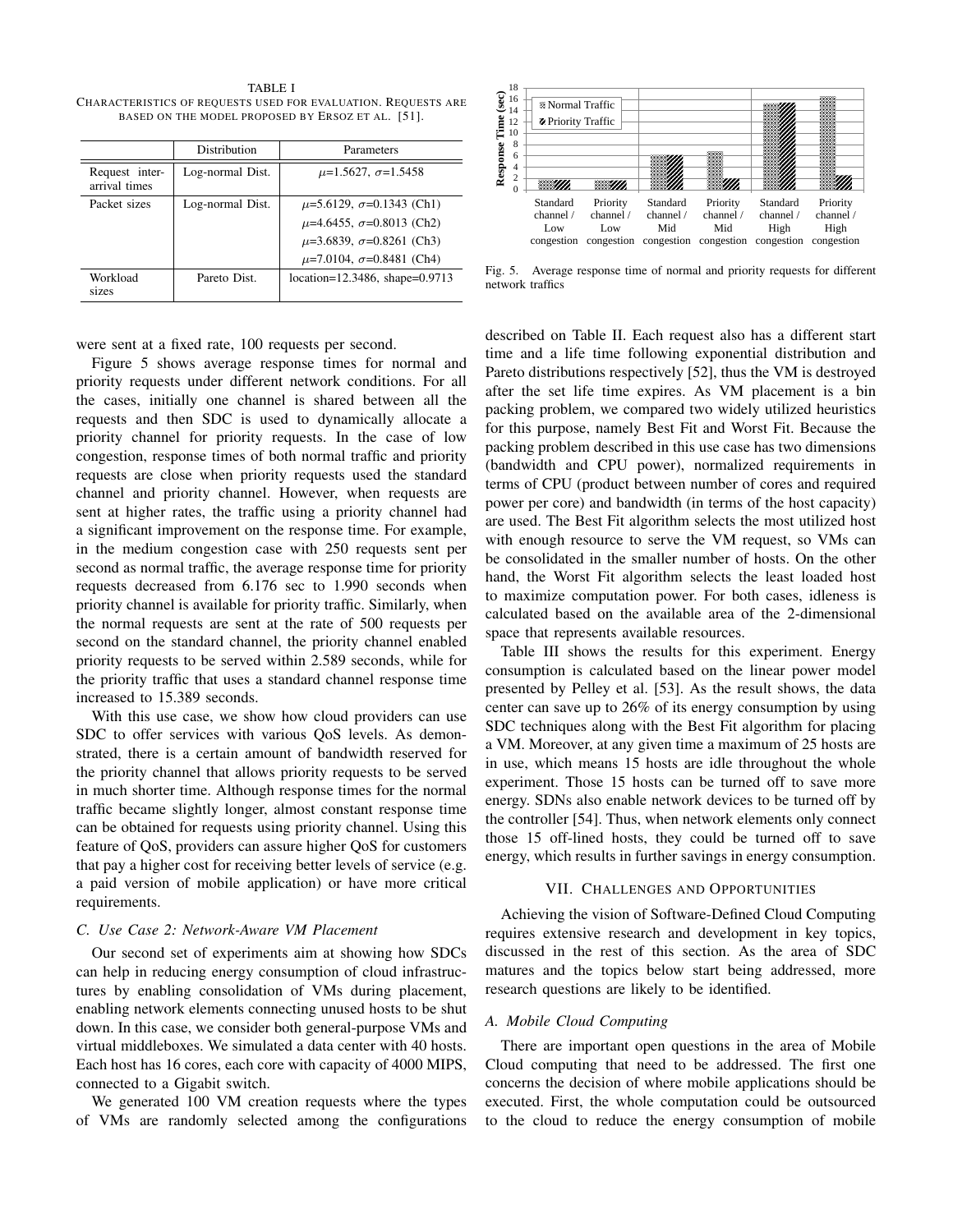TABLE II VIRTUAL MACHINE CONFIGURATIONS USED FOR THE VM CONSOLIDATION EXPERIMENTS.

| VM Type     | Web Server | App Server | DB Server | Proxy    | Firewall |
|-------------|------------|------------|-----------|----------|----------|
| <b>Mips</b> | 2000       | 3000       | 2400      | 2000     | 3000     |
| Cores       |            |            |           |          |          |
| Bandwidth   | 100 Mbps   | 100 Mbps   | 100 Mbps  | 500 Mbps | 500 Mbps |

devices. A second approach concerns deployment of *cloudlets* that are placed between the devices and data centers. They provide an approach with smaller communication latency for the outsourced computation. Computation can also be split and performed partially on the device and partially on the data center or cloudlet. Each decision has implications in terms of latency, performance, and energy consumption. Finally, another approach for outsourcing computation is distributing computation among nearby mobile devices that form an *ad hoc* network of volunteer devices, a concept that utilizes elements from established research in the area of volunteer computing [55].

Another open problem is a programming model optimized for mobile applications. Appropriate programming models can help in generating more efficient partitioning of applications, and can accelerate the adoption of the technology by providing standard frameworks that could be incorporated to currently available platform-specific mobile application development environments.

# *B. Accurate Modeling and Prediction of the Infrastructure's Energy Consumption and Performance*

One important aspect of achieving SDCs is the ability to answer what-if questions about potential virtual resource placement and its impact on energy consumption. This will enable the Planner to optimize the placement and minimize resource and energy wastage to operate the infrastructure.

To achieve the above goals, research towards accurate modeling of energy consumptions by applications, virtual resources, and physical resources is required. The model should be able to operate both as a "black box" model of virtual resources (i.e., without knowledge about the applications hosted by the user's virtual infrastructure) and "grey box" model (where some knowledge about the application is available). The need for supporting both models goes beyond more accurate energy modeling: because techniques for reduction of energy consumption can impact application performance. More aggressive energy reduction techniques could be applied if one can be confident about the real performance impact on the application.

In parallel with the previous need for energy consumption modeling, the Planner needs to be able to estimate the performance impact that its placement decisions can incur on the system. The same discussion about black or gray boxes modeling also applies in this case.

# *C. Market and Pricing Models for SDCs*

Better market and pricing models than "one size fits all" are necessary to enable SDCs. For example, the provider could

TABLE III ACCUMULATED ENERGY CONSUMED BY PHYSICAL HOSTS AND THE MAXIMUM NUMBER OF SIMULTANEOUSLY UTILIZED HOSTS FOR DIFFERENT VM PLACEMENT ALGORITHMS.

| Algorithm       | Energy consumption by hosts (Wh) | Max Hosts |
|-----------------|----------------------------------|-----------|
| <b>Best Fit</b> | 164025                           |           |
| Worst Fit       | 221841                           | 40        |

offer better prices if the user request could be slightly adapted to enable more efficient and/or balanced use of physical resources. Incentives could also be present to help in driving workloads out of peak time to times where there are more free resources. This could be achieved with the application of negotiation techniques where requests from users would be replied with counter-offers from providers proposing one or more potential different configurations and the discount price to be applied to each of the options. This change in configuration could be on "time" (i.e., delaying the request to a point in the future) or on "space" (i.e., changing the specification of the required virtual infrastructure). Users could accept one of the suggestions of the providers or go ahead with the initial requested configuration at the provider's full price.

Moreover, because knowledge about the user workload can help in increasing the resource and energy efficiency, providers of SDCs should offer incentives for users that disclose information about the general type of applications to be executed in the infrastructure (e.g, CPU-intensive, I/O-intensive, parallel, MapReduce, and so on).

## *D. Combined VNE and VM Placement Problems*

As discussed previously, both problems of finding an optimal virtual network embed for the virtual links from user's requests and the problem of optimal location of virtual resources (both virtual machines and virtual middleboxes) are NP-Hard problems. Therefore, to be solved in feasible time, heuristics and meta-heuristics need to be applied.

More research is necessary in order to understand better the interplay between these two placement problems and to determine how the goal of energy- and resource-efficient solution to the problems can be achieved while performance of applications is guaranteed.

#### *E. Energy-Efficient Middlebox Virtualization*

Most of the research in energy-efficient cloud computing has so far focused on reducing energy usage of CPUs for general purpose VMs. Virtual middleboxes provide an extra challenge in the field as they are CPU-intensive VMs whose performance can affect the speed of the network traffic and thus impact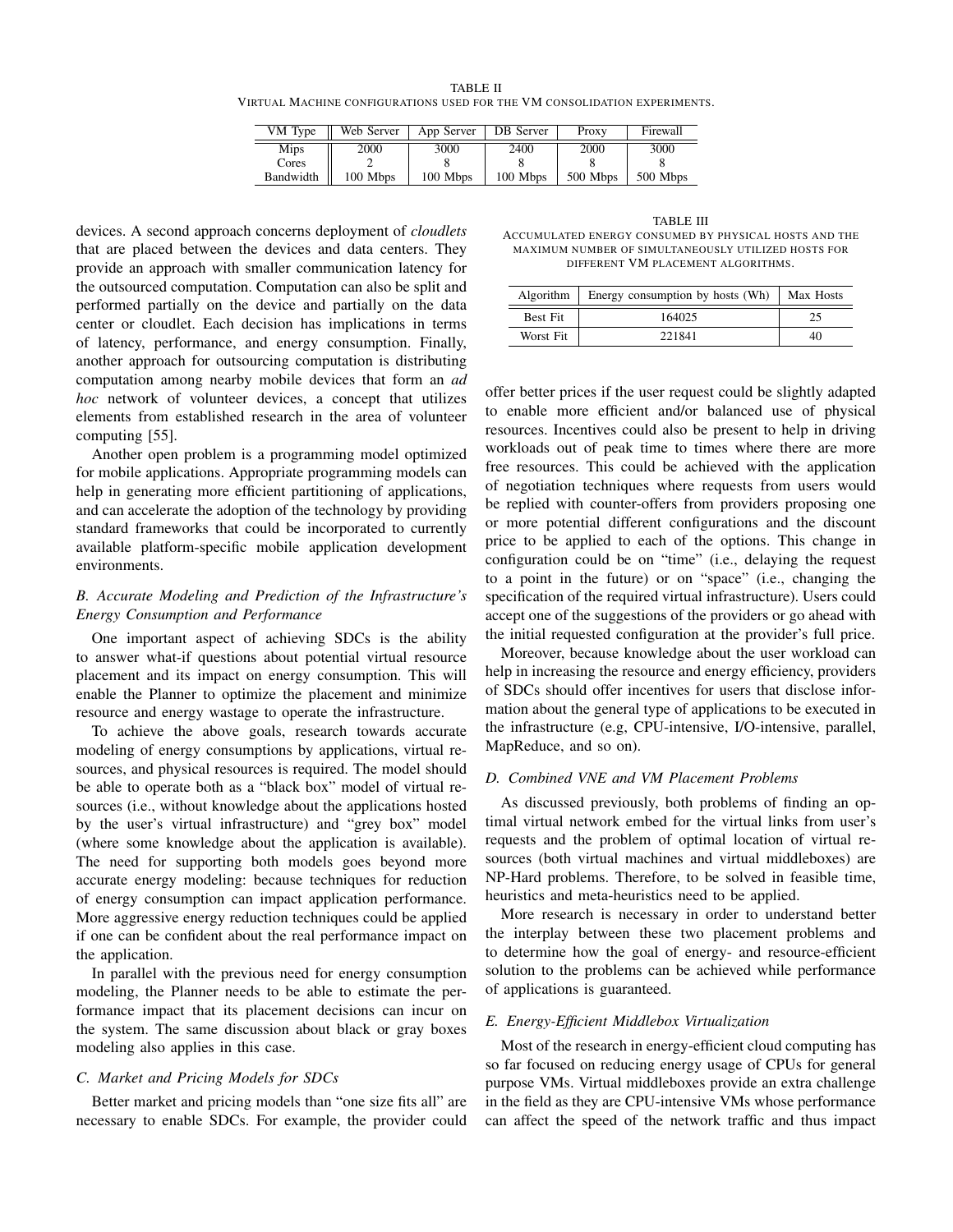the performance of applications in unpredictable ways. How to reduce energy consumption of virtual middleboxes without impacting the network traffic is an open research challenge.

# *F. Language for Description of SDCs*

Research on how to provide to users intuitive and simple ways of describing all their requirements are needed. In this sense, focus could be on ontologies for description of SDCs or on Domain Specific Languages (DSLs) that capture all the intricacies of an SDC.

Furthermore, user requirements could be described in different abstraction levels, and simultaneous support for all of them is required in order to expand the user base of SDCs. Ideally, users could range from engineers with clear idea of the virtual infrastructure they want (number and types of VMs and network topology and middleboxes between them) to managers with a high level view of the system demands.

The language should also cater for the elasticity of the cloud, so simpler ways to describe how the system should scale up and down with the demand must be part of the solution.

## *G. Autonomic Cloud Computing*

Finally, the view of Software-Defined Cloud Computing can only be fully implemented with research and development towards *autonomic cloud computing*. The first reason for this is that cloud data centers are composed of thousands of hardware elements that can fail at any time. Thus, to enforce SLAs, failures of components need to be detected as early as possible (self-management) and corrective steps needs to be automatically performed in order to speed up the recovery (self-healing). Second, clouds are elastic per nature, and the demand of users, as well as number of SDC requests, can vary along the time. The Planner needs to react to changes in number and types of requests to achieve the system's goals of resource and energy efficiency (self-optimization).

Finally, security of all these processes is an intrinsic part of the system for users to trust the SDC provider and utilize it (self-protection).

#### VIII. CONCLUSIONS

Software-Defined Cloud Computing is emerging as a result of advances in the areas of cloud computing, system virtualization, software-defined networks, software-defined middleboxes networking, and network virtualization. Before SDCs become a reality, however, many challenges need to be overcome.

In this paper, we presented an architecture enabling SDCs focusing on variety of applications including compute and data-intensive applications in Web, mobile, and enterprise environments. We discussed the different elements that comprise the architecture and evaluated through simulation the potential of SDCs in two use cases—QoS-aware bandwidth allocation and bandwidth-aware, energy-efficient VM placement. We also discussed the open challenges and opportunities arising from this emerging area.

As SDCs and the enabling technologies progress, we expect new challenges to arise and new application scenarios to emerge that will make SDCs a mainstream technology with applications in all the industry sectors.

#### **REFERENCES**

- [1] R. Buyya, C. S. Yeo, S. Venugopal, J. Broberg, and I. Brandic, "Cloud computing and emerging IT platforms: Vision, hype, and reality for delivering computing as the 5th utility," *Future Generation Computer Systems*, vol. 25, no. 6, pp. 599–616, Jun. 2009.
- [2] P. Barham, B. Dragovic, K. Fraser, S. Hand, T. Harris, A. Ho, R. Neugebauer, I. Pratt, and A. Warfield, "Xen and the art of virtualization," in *Proceedings of the 19th ACM Symposium on Operating Systems Principles*, 2003.
- [3] Open Network Foundation, "Software-defined networking: The new norm for networks," https://www.opennetworking.org/images/stories/ downloads/sdn-resources/white-papers/wp-sdn-newnorm.pdf, 2012.
- [4] A. Gember, P. Prabhu, Z. Ghadiyali, and A. Akella, "Toward softwaredefined middlebox networking," in *Proceedings of the 11th ACM Workshop on Hot Topics in Networks*, 2012.
- [5] T. Koponen *et al.*, "Network virtualization in multi-tenant datacenters," in *Proceedings of the 11th USENIX Symposium on Networked Systems Design and Implementation*, 2014.
- [6] J. E. Smith and R. Nair, *Virtual Machines: Versatile platforms for systems and processes*. San Francisco: Morgan Kauffmann, 2005.
- [7] R. P. Goldberg, "Survey of virtual machine research," *Computer*, vol. 7, no. 6, pp. 34–45, June 1974.
- [8] S. W. Devine, E. Bugnion, and M. Rosenblum, "Virtualization system including a virtual machine monitor for a computer with a segmented architecture," US Patent 6397242, May 2002.
- [9] R. Jain and S. Paul, "Network virtualization and software defined networking for cloud computing: A survey," *IEEE Communications Magazine*, vol. 51, no. 11, pp. 24–31, Nov. 2013.
- [10] P. Mell and T. Grance, "The NIST definition of cloud computing," National Institute of Standards and Technology, Gaithersburg, USA, Special Publication 800-145, Sep. 2011.
- [11] N. Fernando, S. W. Loke, and W. Rahayu, "Mobile cloud computing: A survey," *Future Generation Computer Systems*, vol. 29, no. 1, pp. 84–106, Jan. 2013.
- [12] S. Abolfazli, Z. Sanaei, E. Ahmed, A. Gani, and R. Buyya, "Cloudbased augmentation for mobile devices: Motivation, taxonomies, and open challenges," *IEEE Communications Surveys & Tutorials*, vol. 16, no. 1, Feb. 2014.
- [13] N. Fernando, S. W. Loke, and W. Rahayu, "Dynamic mobile cloud computing: Ad hoc and opportunistic job sharing," in *Proceedings of the 4th IEEE International Conference on Utility and Cloud Computing (UCC'11)*, 2011.
- [14] M. Satyanarayanan, P. Bahl, R. Cáceres, and N. Davies, "The case for VM-based cloudlets in mobile computing," *Pervasive Computing*, vol. 8, no. 4, pp. 14–23, Oct. 2009.
- [15] J. Sherry, S. Hasan, C. Scott, A. Krishnamurthy, S. Ratnasamy, and V. Sekar, "Making middleboxes someone else's problem: network processing as a cloud service," *ACM SIGCOMM Computer Communication Review*, vol. 42, no. 4, pp. 13–24, Oct. 2012.
- [16] Z. A. Qazi, C.-C. Tu, L. Chiang, R. Miao, V. Sekar, and M. Yu, "SIMPLE-fying middlebox policy enforcement using SDN," in *Proceedings of the ACM SIGCOMM 2013 conference on SIGCOMM*, 2013.
- [17] N. M. M. K. Chowdhury and R. Boutaba, "A survey of network virtualization," *Computer Networks*, vol. 54, no. 5, pp. 862–876, Apr. 2010.
- [18] R. Grandl, Y. Chen, J. Khalid, S. Yang, A. Anand, T. Benson, and A. Akella, "Harmony: Coordinating network, compute, and storage in software-defined clouds," in *Proceedings of the 4th Annual Symposium on Cloud Computing*, 2013.
- [19] S. A. Baset, L. Wang, B. C. Tak, C. Pham, and C. Tang, "Toward achieving operational excellence in a cloud," *IBM Journal of Research and Development*, vol. 58, no. 2/3, Mar. 2014.
- [20] F. Zhang, J. Chen, H. Chen, and B. Zang, "CloudVisor: retrofitting protection of virtual machines in multi-tenant cloud with nested virtualization," in *Proceedings of the 23rd ACM Symposium on Operating Systems Principles*, 2011.
- [21] D. Nurmi, R. Wolski, C. Grzegorczyk, G. Obertelli, S. Soman, L. Youseff, and D. Zagorodnov, "The Eucalyptus open-source cloud-computing system," in *Proceedings of the 1st workshop on Cloud Computing and its Applications*, 2008.